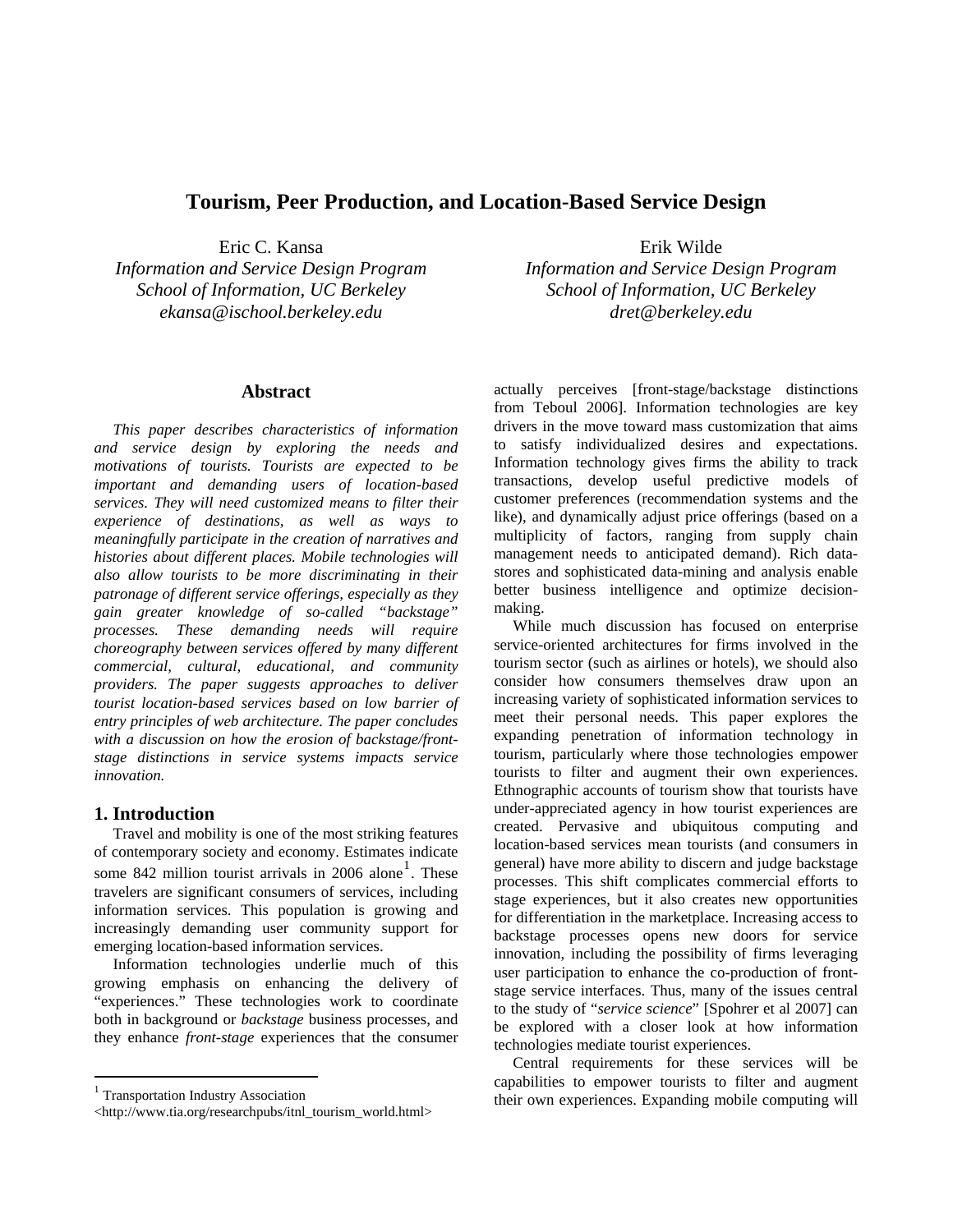mean tourists (and other consumers) will have more ability to understand and co-create their experiences. This discussion concludes with strategies to shape location-aware services to meet the needs of tourists.

### **2. Tourism and Location-based Services**

Local, domestic, and international tourism all have different characteristics, participants, and underlying motivations [Gottlieb 1982; Collins et al 2002; Cole 2007]. Some of the motivations emphasize the way travel experiences help reinforce select social relationships that may be strained and attenuated by work obligations. For example, a family vacation often serves as a means of reinforcing family ties through the shared experience of travel. In other cases, travel and tourism may be related to performance and identity. One travels to certain places and in certain modes to emphasize, enact, and demonstrate desired personal characteristics. A rugged trek through the Andes can provide the experience of spectacular landscapes while demonstrating toughness and an adventurous spirit. Such travel also serves to differentiate oneself from the "mass-tourist" who travels only in comfortable and safe places while shying away from more authentic experiences.

Because tourists vary in motivations, self-perceptions, and in how they want to cast themselves, tourist services have shifted towards more diverse offerings. The growing diversity of tourism offerings stems from increasing disposable incomes and the ability of information technologies to efficiently connect niche demand with niche supply [Anderson 2006; Lew 2006]. The growing capabilities of mobile communications and locationaware services will accelerate these trends towards ever more individualized touristic experiences. Computation is rapidly becoming more mobile and ubiquitous [Greenfield 2006:48-65] and this shift has important implications for how we travel and experience places. At its heart, ubiquitous computing will enable nothing less than the customization of place. Locations will become dynamically responsive to the needs, expectations, and desires of their visitors in two primary ways:

- (1) *Experience Filtering:* Location-based services can help tourists achieve these goals by enabling tourists to avoid experiences that distract or diverge from their goals. More and more of one's experiences of travel will be in tune with individualized goals and expectations.
- (2) *Experience Augmentation:* Location-based services can make tourism activities more memorable, informative, and entertaining by enriching the environment with additional information. Such augmented reality technologies can enhance and transform the tourist experience of place.

In all, location-based services and ubiquitous computing will highlight and enhance desired aspects of a place while other aspects of the environment will be avoided and filtered from attention. This is not at all a utopian vision. The processes behind filtering and accentuating different aspects of reality and fantasy are inherently political, and imply significant privacy threats. The increasing power to stage places and to generate experiences that cater to individual expectations has disturbing implications. However, as will be discussed, there are powerful commercial drivers that push the types of developments explored in this paper.

## **3. Recommendation Services**

Travelers already use a variety of experience filtering strategies to select and navigate destinations. Guide books, travel agents, concierge services, websites, wordof-mouth recommendations all help tourists optimize their travel experiences. Increasingly, they draw upon mobile devices. Precise navigation and geo-location combined with geo-referenced information on the Web promise to help transform travel experiences. Such situational awareness will help tourists to avoid unwanted experiences. Recommendation services and services that facilitate social exchanges between travelers have been available in the tourism sector for years [Hwang et al 2006]. Travel recommendations will become a much more pervasive experience, based on richer and more comprehensive data about individuals. Recommendations (generated socially or algorithmically) can be delivered with mapping services, in real-time on mobile devices [Hinze and Buchanan 2006]. Thus, *location-based recommendation services (hereafter LBR-services)* will become an increasing aspect of travel and tourism.

The privacy implications of tying recommendation services with location-based services are profound. The movements, visits, and purchase decisions of travelers will be increasingly tracked, recorded, and used to update recommendation systems. Such privacy and civil liberties concerns see different legislative outcomes between the US, the European Union, Japanese and other jurisdictions. Nevertheless, some assurance of anonymity (backed by law or not) can be important in cases where exposure of one's visit to a place carries social risks. Travel has aspects of social performance, and visiting certain places (casinos, red-light districts, etc.) can be damaging to one's reputation. While high privacy may be the ideal default setting, it makes recommendation and other services harder to deliver. Thus, there is a fundamental trade-off between service quality and privacy.

Some evidence suggests that consumers will regard recognized brands associated with over-all good customer services with good privacy protections [Ponemon Institute and TRUSTe 2008:4]. Thus, in response to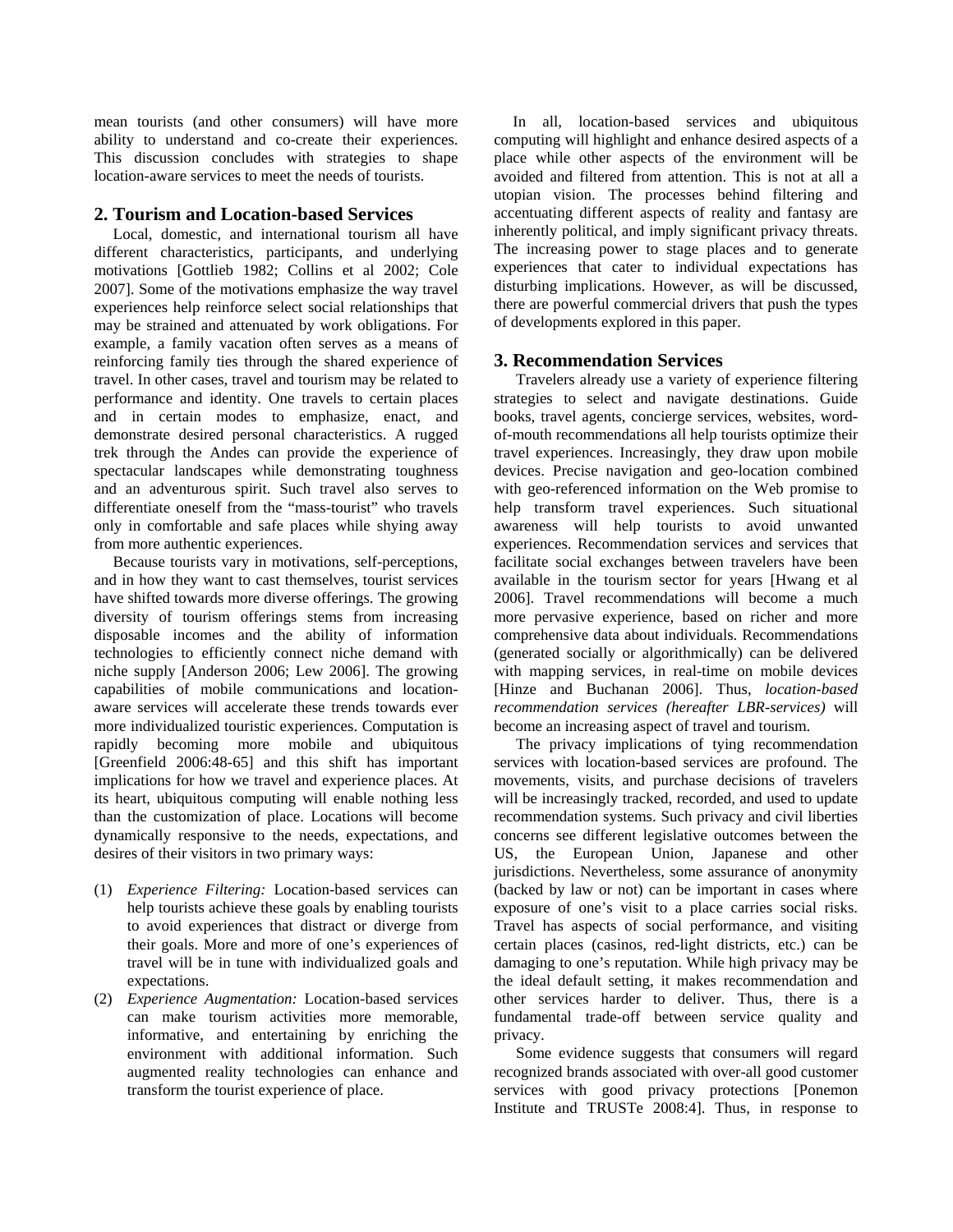security and privacy concerns, travelers will likely seek to use known and trusted recommendation services. These LBR-services themselves need to aggregate and filter content from a number of resources in order to better suggest destinations and experiences based on different user profiles. Aggregation will be favored because travelers may believe that privacy will be better safeguarded by using a limited set of known and trusted service providers than by sharing potentially sensitive information with many smaller service providers that have not developed reputations for trust. Thus, the need for aggregation and importance of trust in LBR-services will probably also favor large, known service providers. Information architectures that may facilitate aggregation of spatially referenced data will be discussed below.

In addition to privacy concerns, other factors will favor consolidation of LBR-services toward established Web giants. Firms that have access to more comprehensive profiles of the preferences of each individual traveler will be able to deliver more effective and mass-customized LBR-services. This will tend to favor firms that already "know" individuals and how they make choices in their day-to-day lives outside of travel. Thus, there will likely be consolidation in travel recommendation services, or at least an active trade and exchange in data about individual preferences (data about one's personal preferences can be exchanged like credit ratings). People already tend to gravitate toward information hubs, including major search engines when they plan travel [Pan and Fesenmaier 2006:825]. Google and Amazon can and do collect vast amounts of data about how individuals make choices, including travel related choices. It is very likely that these data would be very useful for LBR-services. These two Internet giants also have the computing capability and infrastructure needed to deliver recommendations to a traveler on demand. An individual tourist may either interact with Google, Amazon, or a similar firm directly, or they these giants may support backstage services for smaller actors (individual hotels, restaurants, etc.). Either way, there seems to be some tendency toward consolidation of recommendation services within a few major firms. Regardless of its "front-stage" or "backstage" manifestations, this infrastructure will enable most service providers a traveler encounters to automatically know individualized preferences and use that understanding to recommend appropriate services and experiences.

#### **3.1. Ubiquitous Recommendation Architectures**

In the above discussion, we suggested that aggregating spatially-referenced content can help mitigate some privacy concerns. We envision a scenario where a digital representation of travelers' tastes and desires will follow them wherever they go. If one can be automatically identified, and personal identity can be correlated with databases that document individual desires and tastes, advertising can be easily personally targeted. Advertisements for offerings that do not meet personal tastes will be filtered away. This means the experience of travel will become more and more like a visit to Amazon.com, and advertising becomes more of a helpful service than an annoying distraction. Such systems will likely become more pervasive and be used by an expanding array of travel service providers. For instance, food preferences are often as linked to selfimage as preferences for tourist destinations [O'Mahony and Hall 2007], and such preferences can also be represented in recommendation systems. When visiting a pub in a distant city, a LBR-service may inform the bartender about personal tastes even before stepping up to the counter. While this kind of ubiquitous information may prevent some unwanted experiences, it runs the risk of overly catering to tastes and expectations, possibly taking some of the serendipity and adventure out of travel.

LBR-services will be most effective and deliver the most value to users if they can draw upon, evaluate, and rank a "long tail" of content and niche service offerings provided by many different actors. A key element to making the web support ubiquitous LBR-services is to lower barriers to the exchange and aggregation of spatially referenced content. Web-based services that carry location information need to be simple enough for the participation of many different actors. In order to achieve this vision, standards development for the Web needs to better represent spatially-referenced information and transactions. Proposals for lowing barriers to location-based services are discussed below.

### **4. Augmenting Travel Realities**

Location-based services will do more than filter away places a visitor has no interest in seeing. These services will also play an increasing role in enhancing the enjoyment of places by making them more immersive and captivating. Many visitors to a location like the Grand Canyon are awed by the natural spectacle of the environment. However, a variety of information resources and services (visitor centers, guides, guide books, tours, etc.) enhance the natural experience of visiting to these places. Such services enable visitors to better appreciate and understand dramatic landscapes and histories about places. These information resources and services are also highly differentiated and cater to different needs and tastes, and thus play a role in the self-expression of tourists.

Museums, civic organizations, and other traditional players now find themselves increasingly in conversation with individual tourists with regard to how places are staged and portrayed [Pan and Fesenmaier 2006:826- 827]. Cultural organizations, such as those that maintain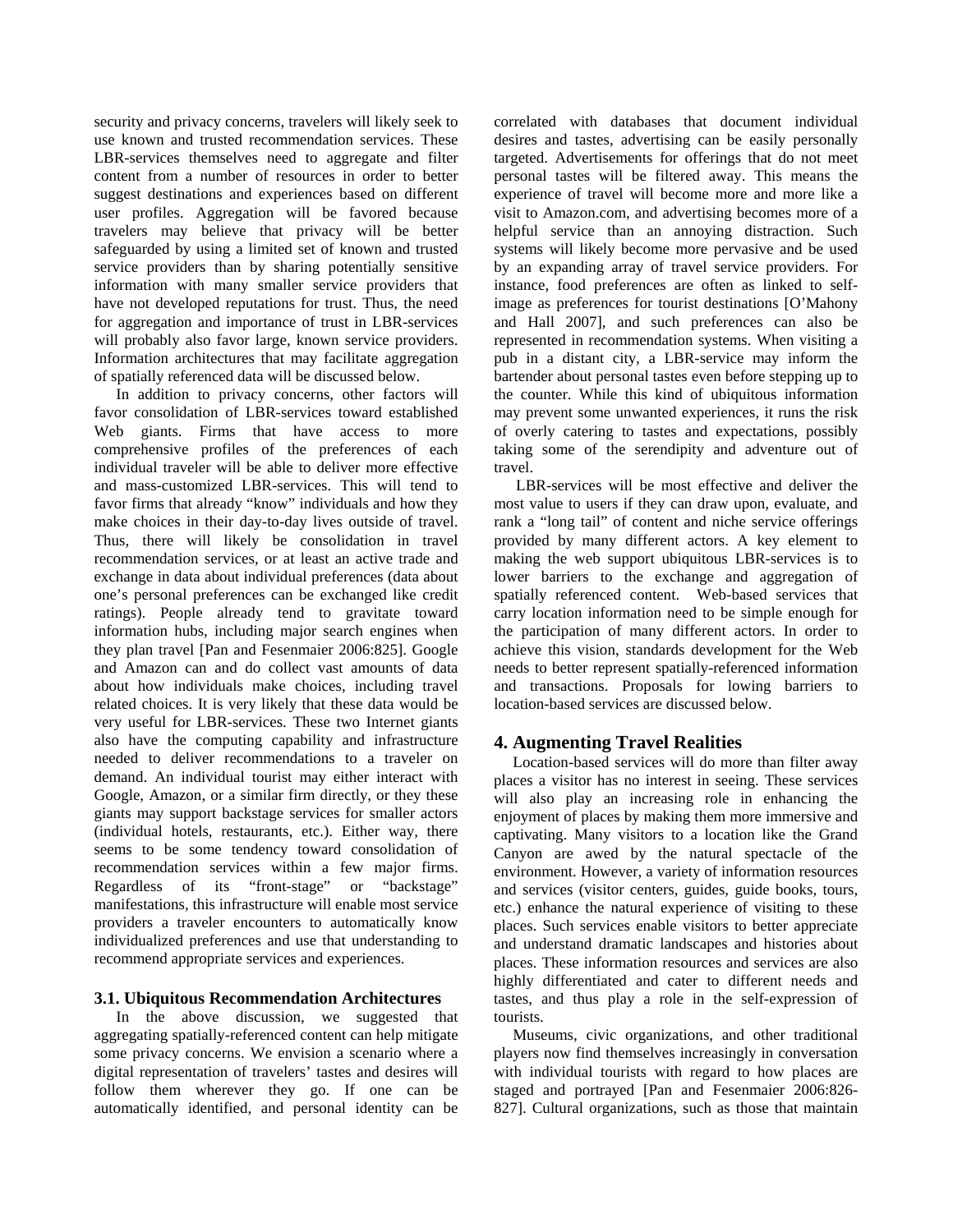museums, theaters, and historical sites see strategic advantage in cultivated communities engaged with their offerings. Amsterdam has an innovative service, the KPN Mobile Museum Guide, to deliver news and updates about its museums to visitors and residents. The guide includes interactive maps, news updates (coming from a weblog), tours, and community tagging of places. Similarly, the MIT *Museum Without Walls* Project is attempting to deliver customizable guided tours of their campus, with content delivered via location-aware technologies.

Many such cultural organizations are experimenting with integrating their own online presence with popular online community services, tools and platforms such as Facebook, Flickr and the Wikipedia. For example, the East Lothian Museum has put up a large photo set of its collections into Flickr. At the same time, RFID tags and other wireless technologies along with increasingly inexpensive display technologies are making it feasible to have museum display labels and other associated media dynamically delivered to visitors. For example, the Live!Label project aims to make labels describing museum collections dynamic through networked LCD displays [Parry et al 2007]. Potentially, a museum could deliver customized presentation of its collections for each visitor, combining both museum-developed information and information exchanged by other visitors in social media systems.

 Thus, Web 2.0 type systems that invite user participation make the production of information about places increasingly decentralized. *Flickr* is well known for hosting millions of travel related images and making these available through geographic services. *Socialight* also enhances the social experience of place by allowing travelers to leave virtual notes to one another that are accessible at specific locations. Google's recently announced *Open Social API* allows coordinate based positions to represent the locations of people. Presumably services based on this API can further expand the social experience of places. These social software systems can enhance the social and emotional motivations for tourism by allowing tourists to connect and share experiences, play, and share emotional reactions with one another [Bruner 2005: 165-166]. However, as will be discussed below, the proliferation of such services raises important usability issues.

### **4.1. Seeing Backstage**

Like media in other sectors, tourism related media is moving away from unidirectional communication toward increasingly open and participatory kinds of communication. The Web gives travelers more power to research, interpret, share, and shape their own experience as well as the experiences of their fellow travelers. Immediate access to information facilitates selffashioning in other ways. Some tourists may feel that their experience is more meaningful if they gain some privileged insights or knowledge about a locale. As Bruner [2005:95-100] notes, not every tourist is inclined simply to accept a tourist offering at face value. Many have a "questioning gaze" and are skeptical and critical of their position both as tourists and how tour operators attempt to frame their experiences [Goodman 2007:9]. Interested tourists increasingly have access to the histories of every place, performance, scene, and cuisine that they encounter.

Thus, tour operators will have less control over how destinations are staged and portrayed [Pan and Fesenmaier 2006:826-827]. While not every tourist will be interested in digging deeply into a tourist attraction, some will and will want to share their observations. Location-based services, especially if aggregated, can make such observations easy to discover by other travelers. This has important implications for providers of tourist services. Processes and business practices that formerly happened backstage and behind the scenes will be far more likely to receive scrutiny. For example, several surveys show several studies that consumers would prefer "green" products and services and prefer to avoid products made under poor working conditions [see review: O'Rourke 2005]. Lack of information at the point of sale currently limits the impact of such preferences on consumer behavior. However, some location-based services, even a simple geographically referenced news RSS feed, may make it easy for travelers to be alerted about a hotel's labor disputes, health, and environmental records. Problems with these backstage processes will very likely hurt sales. Thus, pervasive computing and location-based services will place behind the scenes business processes under far more scrutiny.

#### **4.2. Peer Production of Tourist Realities**

The full potential of thee social and collaborative systems to enhance tourism experiences has yet to be reached. "Peer production", or the collaboration of volunteer communities, is emerging as a major economic force impacting the software industry, journalism, the arts, education, and many other sectors [Benkler 2006]. The examples of Flickr and Socialight (discussed above) are early examples of peer production relating to tourism.

As ubiquitous and highly mobile computing continues to develop, the impact of peer production in tourism will become increasingly apparent. Such technologies will enable users to create and engage with user generated content much more conveniently with mobile devices while they experience tourist destinations. However digital representations of places will not likely replace tourism. Tourism is a highly embodied practice that involves walking, traveling, relaxing, eating, smelling, and all sorts of other activities with no easy virtual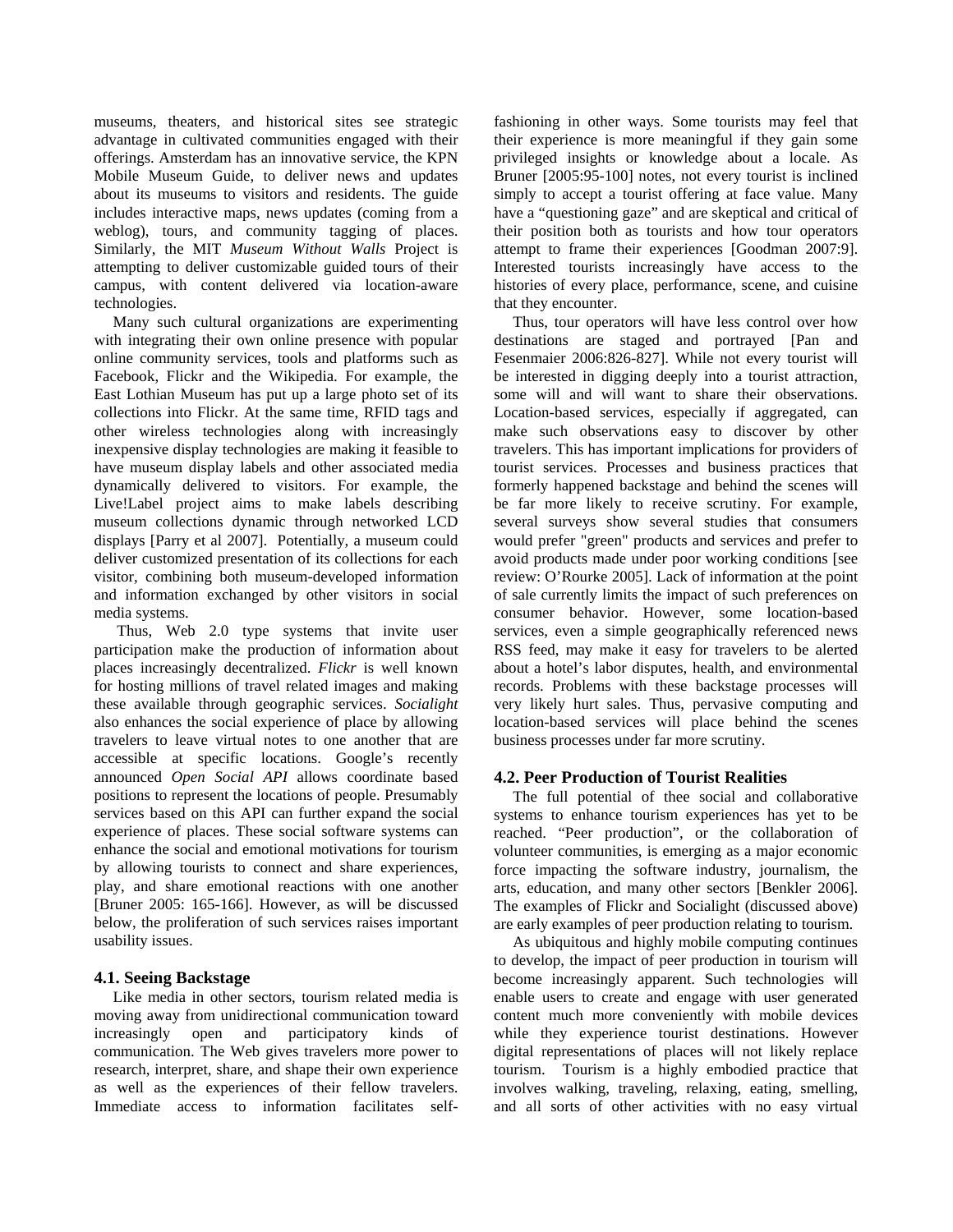surrogate [Crouch and Desforges 2003; van der Duim 2007]. Blending the real and the virtual with "augmented reality" technologies will probably have a greater impact.

Rich information resources delivered through mobile devices can help tourists learn more about the history and culture of different places. Others augmented realities may include gaming environments that transform mundane locations into places of play [see also Bruner 2005:166]. The same technologies can also transform places into fictional realities. Some augmented realities may be very elaborate fantasy environments, created by fan communities [Jenkins 2006:138-142] via peer production. For example, locations used in the filming of the *Lord of the Rings* movie trilogy are popular attractions for many tourists in New Zealand. Locations associated with famous authors, such as Jane Austin, are also frequented by literary tourists [Herbert 2001]. Technologies can make such tours of fictionalized landscapes and places even more immersive and memorable.

In order to enrich and enhance the experience of a augmented reality, the reality must be as richly textured and immersive as possible [see Jenkins 2006:138-142 for discussion of how fans elaborate on fictional worlds]. Keeping interactions "on theme" is a major element of successful staging of experiences [Pine and Gilmore 1999:11-15]. Machine-to-machine communications, in the form of *Service Oriented Architectures (SOA)* and web services can be leveraged for augmented reality applications. Web services are vital aspects of communications infrastructure that help facilitate commercial transactions and facilitate the integration of various information resources on the Web. They can be and are used to create customized interfaces to interact with common commercial services. For example, airline reservation systems can be accessed through a specific airline's web-portal or through the website of an online travel agency. The style, branding, and interface features may differ in these different portals, but they may all use common "backstage" information systems to process your credit card payment and book your reservation and create your seat assignments.

Peer production can have an important role in shaping how people interact with such backstage information systems. User communities have the potential to develop different customized interfaces for backstage web services. These interfaces can be made to fit the specific metaphors and settings of their favorite augmented reality. Each consensual reality will be able to package otherwise mundane services in metaphors appropriate to the fantasy environment.

This discussion describes some important routes toward mass-customization of tourist services. By exposing some backstage processes as web services to the public, a firm can enable user communities to develop

different sorts of front-stage interfaces (see discussion below). In other words, a backstage made open and accessible to community development can facilitate peerproduction of a wide variety of service experiences.

#### **4.3. Architectures for Peer Producing Places**

While peer production has great potential to transform tourist experiences, there remain important barriers. Obviously, for security and privacy reasons, not every backstage business process system should be exposed to public development. Complexity is also an important impediment in engaging with community development of services.

Without aggregation strategies, user communities and user created content will be scattered across a number of silos and commercial services. A lack of aggregation makes user experience more complex and cumbersome, as users typically have to go from one travel related service to another. These hurdles unfortunately make location-based services less compelling. They currently require too much time and attention to use and often distract from the experience of places more than they enhance the experience of place.

In addition, many commercial actors each have their own custom APIs and manage their data in a mostly closed way. Such custom APIs increase the cost and difficulty of creating mashups that combine diverse webbased services. They also increase risks for developers, since they are subject to unexpected changes. A lack of open and agreed upon standards for location-based services therefore makes aggregation difficult. For communities attempting to create compelling augmented realities that draw upon a variety of location-based services and various other types of services (such as banking or transportation), open standards are essential.

### **5. Consideration of General Architectures**

Tourism and leisure travel will become an important application area for augmented reality and mobile computing. However, as discussed, commercial APIs are not ideal solutions for cultivating peer production in the tourism sector. Barriers to participation and to the open accessibility of geo-referenced data need to be lowered. Simple, common standards that adhere to the architectural principles of the Web encourage participation by lowering costs and risks for developers.

Aggregation of spatially referenced content from multiple silos is an essential cornerstone for enhancing tourist experiences. Though there are many web-based applications that manage location data, the web itself currently is location-agnostic [Wilde and Kofahl 2008]. However, this situation is beginning to change. One key building block to a location-aware web is the Atom syndication format [Nottingham and Sayre 2005]. Atom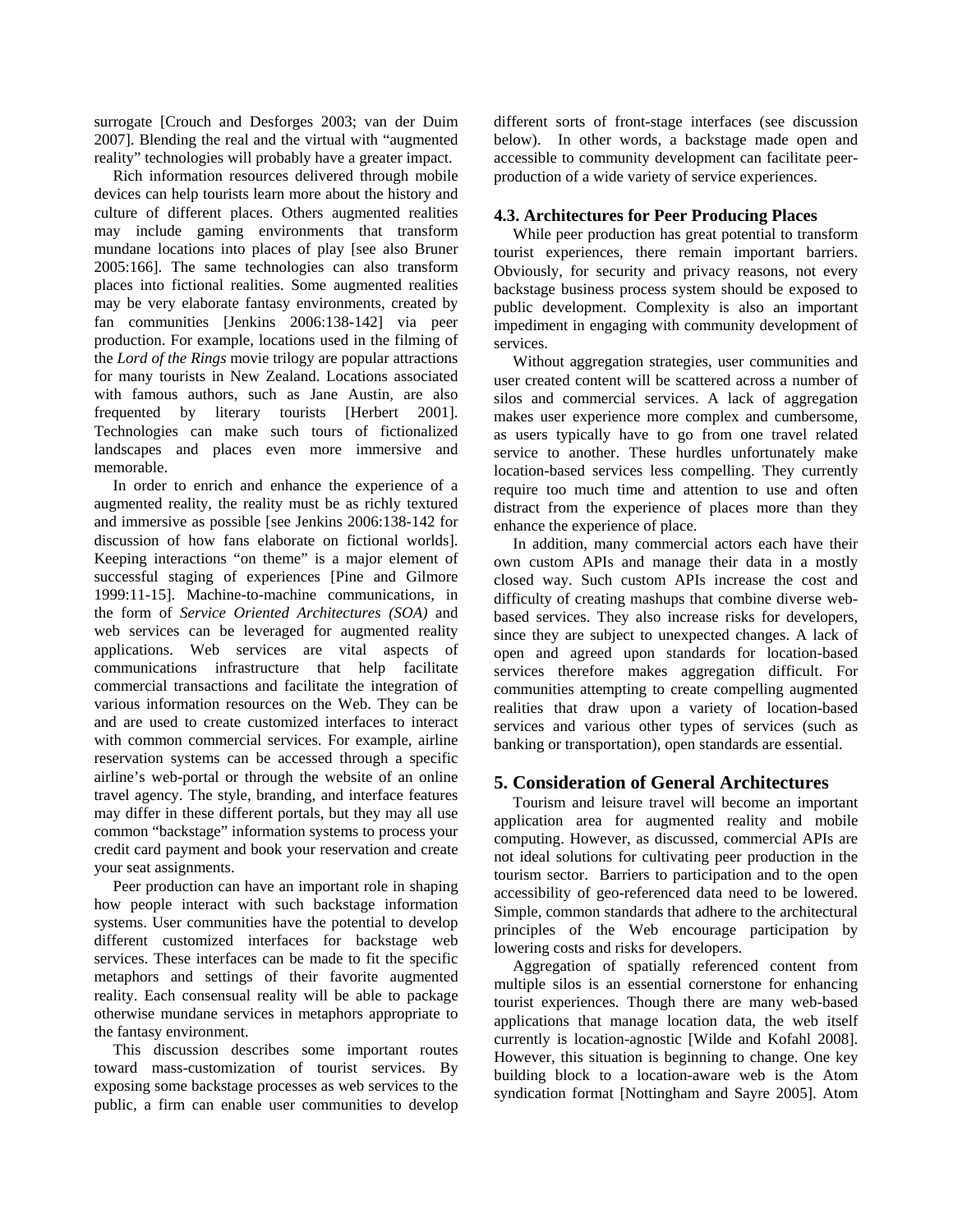is a reformulation of the various competing versions of the earlier RSS formats. It supports an easy way to publish any kind of self-contained information item in the form of XML. As of now, however, Atom itself has no location support. Nevertheless, GeoRSS has been developed to embed location data into RSS and Atom. This informal standard can thus be employed to create feeds of location-based data. Unlike common approaches typically deployed in enterprise settings, Atom and GeoRSS are simple to use and supporting technologies are widely deployed across the web. Thus, they can readily support large communities needed to cultivate peer production.

Atom feeds have an additional advantage in that they lend themselves to easy aggregation. As discussed above, aggregation is a crucial element for many types of location-based services important for tourism, including LBR-services and the delivery of compelling augmented realities. However, aggregation is not sufficient for the demanding needs of tourism. Standardized ways of querying a location-enabled Atom feed for entries about a certain location or area are also required. For instance, spatial querying will be required for travelers to easily learn about places they are visiting. They will need to query a variety of Atom feeds that may include images about a place, related reviews and news items, and even assessments of backstage processes generated by NGOs or environmental watchdog agencies.

Peer production requires that users not only have easy ways to retrieve information, they need to have easy ways to contribute. In addition to the Atom feed format, the *Atom Publishing Protocol (AtomPub)* [Gregorio and de Hóra 2007] extends the interactions with a feed to also include the submission of new entries to a feed. AtomPub itself does not make any assumptions about the submitted entry, so location-based information could be submitted using the GeoRSS format. While GeoRSS is sufficient for many purposes, future augmented reality applications will require handling of richer spatial information. Standards development in this area is only in its infancy.

Some mobile devices are already equipped with features that enable open interaction between travelers and travel-related services. For example, Nokia's Lifeblog support on some of its devices is in essence the implementation of an AtomPub client (accompanied by supporting software and services), so that travelers can submit information directly from their mobile phones to any service supporting AtomPub (many blogging services support AtomPub). Unfortunately, the current version of Lifeblog does not support location information, again illustrating how the Web standards regarding locationbased information need to mature.

The technologies discussed here have a greater potential to encourage the development of peer production systems than do other approaches toward web

services. Many SOA architectures based on the WSfamily of formats are too complex for wide adoption. To best encourage peer production, we advocate the development and use of standardized protocols to support a flexible and loosely coupled ecosystem of locationbased aggregation and filtering services. Our current research work combines the above principles of locationaware information sharing, and this *LocAtomPub* approach has the following main characteristics:

- · *Open Standards:* Atom and AtomPub are the two main technologies and they allow the reuse of existing tools and code.
- · *Geolocation:* Atom is extended to support location information, which can be either geolocation (lat/long coordinates) or place names.
- · *Spatial Queries:* Based on the location information of entries, there is a standardized way for retrieving entries only from a given area.
- · *Location-oriented Submission:* For uploading entries through AtomPub, there is a standardized way of how location information is encoded, so that it can be recognized on the server side.

This approach combines existing pieces of the web technology landscape, rather than inventing something entirely new [Wilde 2008]. Our main goal is to make it as easy as possible for information consumers and providers to participate. A flourishing ecosystem of location-based services would be a better starting point for exploring future applications, such as augmented reality services, that will require greater spatial referencing than offered by simple latitude and longitude coordinates.

What this rather technical consideration does not address is the question of economic incentives. The current silo-based approach has clear economic incentives in forcing users to return to a particular service if they want to use their data. In the open approach, this is not necessarily true anymore. However, providers of aggregation services, especially firms that offer recommendation services, could benefit greatly since the above approaches will lower aggregation costs. They may encourage others to adopt open standards. Commercial pressures may drive many to adopt open standards so they can gain visibility in aggregation and recommendation services. Such pressures are currently most clearly seen in "Search Engine Optimization" practices including the widespread adoption of the *Sitemap* standard. Nevertheless, the technical, conceptual and incentive questions surrounding the cultivation of a thriving ecology of location-based services are important topics of continued research.

### **6. Conclusions**

This discussion of technological and mobility trends in tourism can help illuminate common themes in other service areas. Service science aims to provide an overall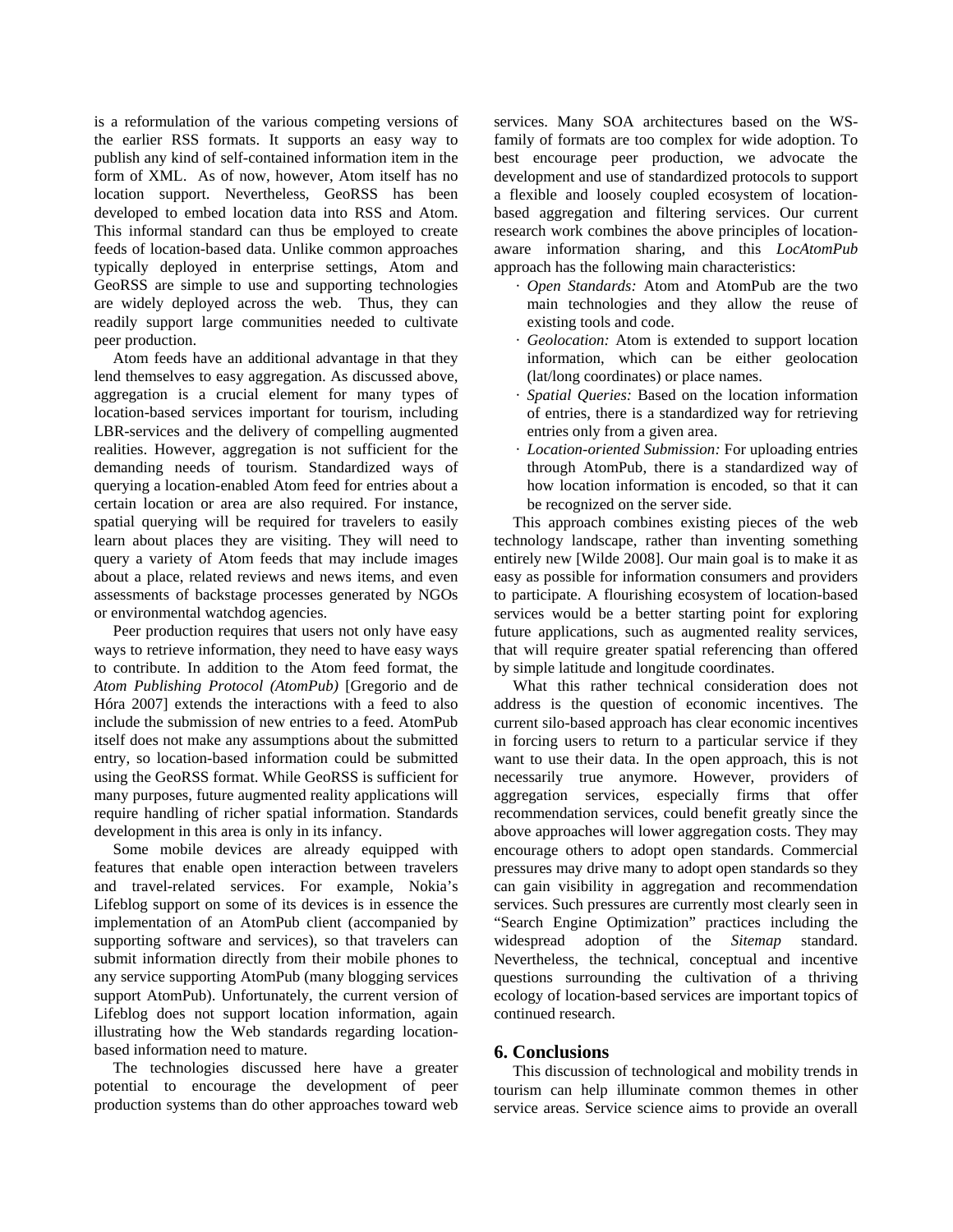conceptual framework for understanding how service systems develop and function, and how they can be optimized. One of the key areas of consideration in this literature centers on the front-stage/backstage distinction [Glushko and Tabas 2007; Teboul 2006]. Front-stage processes are visible to service consumers, while backstage processes happen behind the scenes.

While this distinction may offer useful heuristic value, it can also be limiting. The line-of-visibility that distinguishes the front-stage and the backstage need not be fixed. Customers sometimes have the motivation and inclination to perceive what is happening behind the scenes. Aggregation and LBR-services further enhance the ability of travelers select tourist offerings based on assessments of backstage processes. Mobile computing and location-based services can enhance the ability of travelers to evaluate backstage processes. These same technologies, especially web service technologies, also have the potential to let at least some consumers directly interface with backstage processes to completely reshape and recast front-stage experiences. Thus, consumers will have increasing power in how they to perceive, shape, and judge the services that they will use. In the emerging environment of ubiquitous information access and increasingly visible and open infrastructure, frontstage/backstage distinctions will become more blurred.

Similarly, distinctions between service providers and consumers can become blurred as backstage processes gain visibility. Web 2.0 systems deployed by museums and other cultural organizations have infrastructures designed to invite more community participation in how places are presented, customized, and experienced. Shifts toward service oriented architectures can enable similar, user-community developed customizations of even everyday commercial transactions (banking, transportation, accommodations) so that these transactions can also become part of a fanciful touristic experience. The ability to perceive and playfully build upon backstage systems will enable more experimentation in service design. In other words, increasing the degree of openness in backstage processes can enhance service innovation. However, caveats and cautions need to be addressed. If service quality is dependent on controlling variability in every front-stage and backstage exchange that happens in a service system [Glushko and Tabas 2007:7], opening up backstage systems to enable tinkering can introduce an element of risk. Understanding these risks and opportunities requires much more exploration.

The study of tourism reveals deep connections between the service economy and how people perceive themselves and how they portray themselves in performances to others. The panopticon of ubiquitous information access means that backstage processes can never be truly hidden. The ability to see, judge, and value backstage processes will have important implications of enterprises well outside of the tourism sector. This ubiquitous information access will likely mean that entire service systems that deliver products and services will more and more be subject to not just economical, but political, social, and even aesthetic evaluations. These multiple social and moral dimensions of value are central to a consumer's notion of self, and of the type of person they want to portray to others. Thus, we are beginning to see "green" business processes in everything from organic food to the delivery of consumer technologies. These cases, as well as this study of tourism, reveal that the quality of backstage processes can be vitally important to consumer goals in self-fashioning. They also illustrate how "front-staging" the backstage can offer important ways for businesses to differentiate their product and service offerings.

### **7. References**

[1] Anderson, Chris. 2006. *The Long Tail: Why the Future of Business is Selling Less of More*. Hyperion.

[2] Benkler, Yochai. 2006. *The Wealth of Networks: How Social Production Transforms Markets and Freedom*. Yale University Press.

[3] Bruner, Edward M. 2004. *Culture on Tour: Ethnographies of Travel*. University Of Chicago Press.

[4] Cole, Stroma. 2007. "Beyond authenticity and commodification." *Annals of Tourism Research* 34(4):943-960.

[5] Collins, Darrian, and Trisdell. 2002. "Age-related Lifecycles: Purpose Variations." *Annals of Tourism Research* 29(3):801-818.

[6] Crouch, David, and Luke Desforges. 2003. "The Sensuous in the Tourist Encounter: Introduction: The Power of the Body in Tourist Studies." *Tourist Studies* 3(1):5-22.

[7] Glushko, Robert J., Lindsay Tabas. 2007. "Bridging the 'Front Stage' and 'Back Stage' in Service System Design". (June 15, 2007). *School of Information*. Technical Paper 2007-013 <http://repositories.cdlib.org/ischool/2007-013>

[8] Goodman, Elizabeth. 2007. "Destination Services: Tourist media and networked places" (March 2, 2007). *UC Berkeley, School of Information*. Technical Report No. 2007-004.

[9] Gottlieb, Alma. 1982. "Americans' vacations." *Annals of Tourism Research* 9(2):165-187.